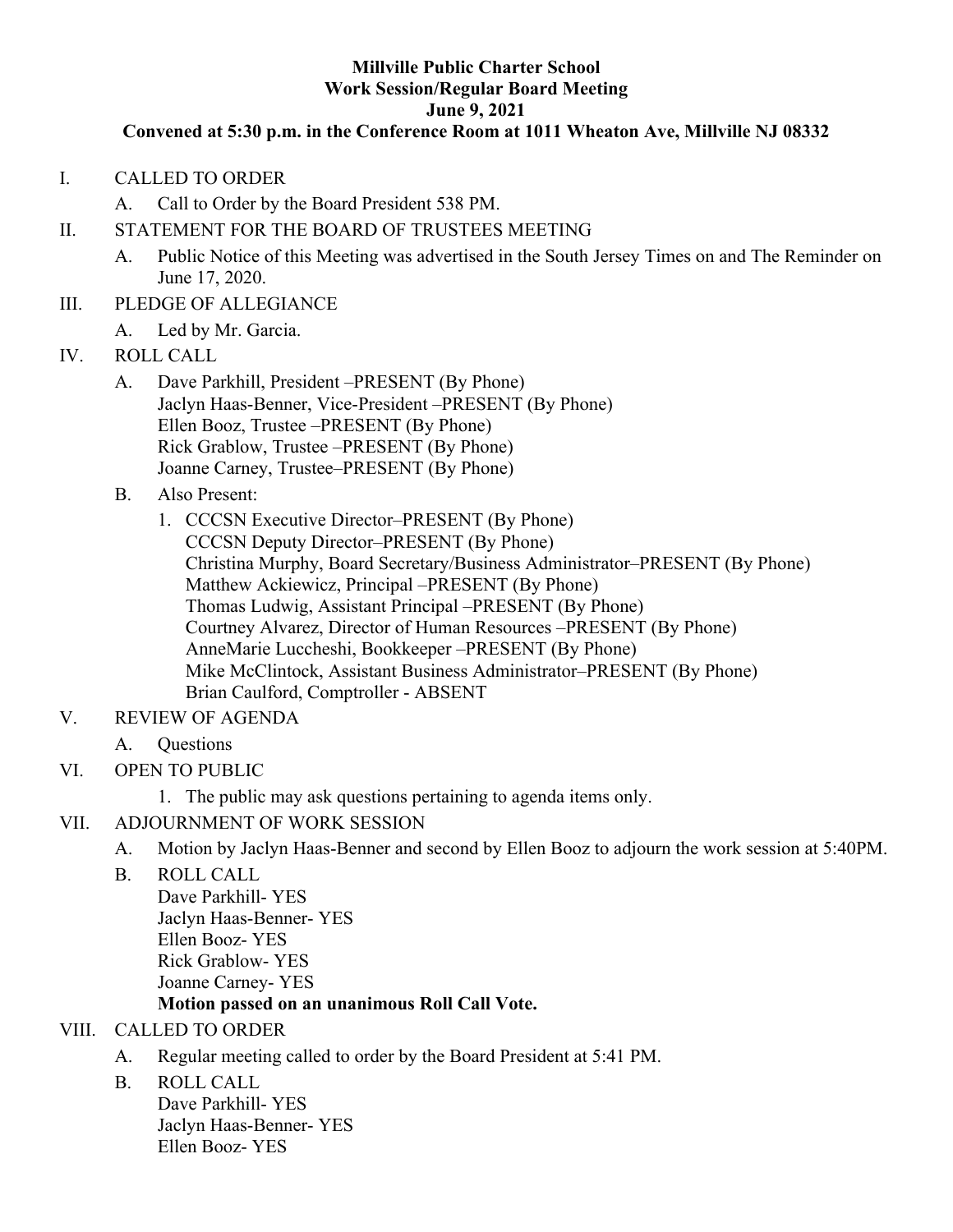Rick Grablow- YES Joanne Carney- YES **Motion passed on an unanimous Roll Call Vote.**

#### IX. RECOMMENDATION FOR THE BOARD OF TRUSTEES

A. Motion by Rick Grablow and second by Ellen Booz to certify the continuing appointments as listed below:

1. Jaclyn Haas-Benner - term expiring June 2024

B. ROLL CALL

Dave Parkhill- YES Jaclyn Haas-Benner- YES Ellen Booz- YES Rick Grablow- YES Joanne Carney- YES

### **Motion passed on an unanimous Roll Call Vote.**

### X. ELECTION OF OFFICERS

- A. The Board Secretary opens the floor for nominations for Board President
	- 1. Motion by Ellen Booz and second by Rick Grablow to nominate David Parkhill for Board President.
	- 2. Motion by Joanne Carney and second by Jaclyn Haas-Benne for the Board Secretary to close the floor nominations for Board President
	- 3. Roll Call to appoint David Parkhill as President of the Board of Trustees.
	- 4. The Board President assumes control of the meeting at 5:45 PM.
- B. The Board President opens the floor for nominations for Vice President.
	- 1. Motion by David Parkhill and second by Ellen Booz to nominate Jaclyn Haas Benner for Board Vice President.
	- 2. Motion by Joanne Carney and second by Rick Grablow for the Board President to close the floor for nominations for Vice President.
	- 3. Roll Call to appoint Jaclyn Haas-Benner as Vice President of the Board of Trustees.
- C. ROLL CALL Dave Parkhill- YES Jaclyn Haas-Benner- YES Ellen Booz- YES Rick Grablow- YES Joanne Carney- YES **Motion passed on an unanimous Roll Call Vote.**

### XI. Appointment of Professionals

- A. Motion by Ellen Booz and second by Jaclyn Haas-Benner to approve items #1 through #5 under Appointment of Professionals.
	- 1. Recommend approval to appoint Michael Shawaryn as the Certified Educational Facilities Manager for the period July 1, 2021 through June 30, 2022.
	- 2. Recommend approval to appoint Stephen Kriso, M.D., as School Physician for the 2021-2022 school year at an annual rate of \$1,000.
	- 3. Recommend approval to appoint Michael Shawaryn as the AHERA program manager for the 2021-2022 school year.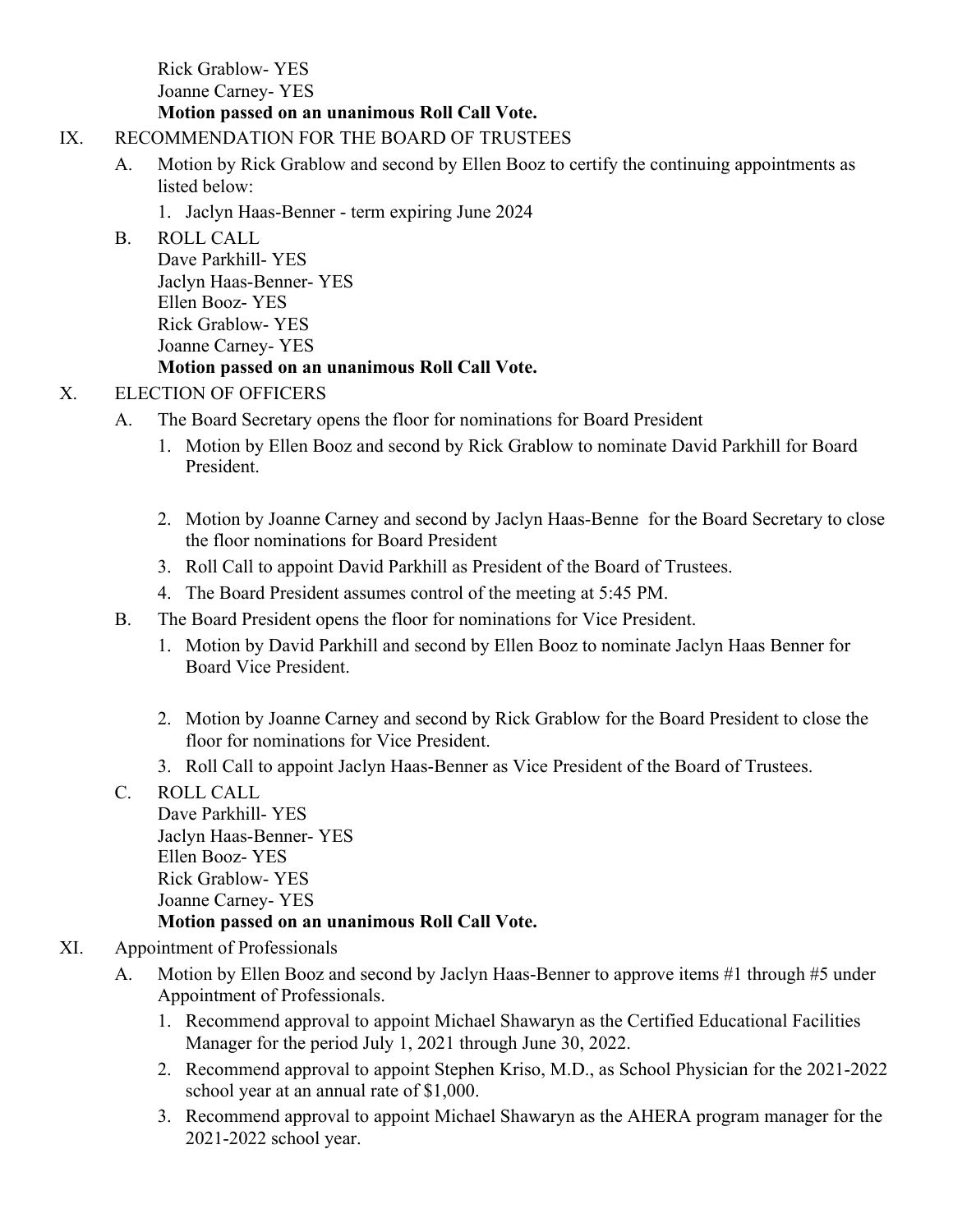- 4. Recommend approval to appoint Dennis Zakroff as the School Business Administrator/Board Secretary through the shared services agreement with Vineland Public Charter School.
- 5. Recommend approval to appoint Bowman and Company, LLP, as School Auditor for the 2021-2022 school year. The unmodified external peer review has been received and reviewed.
- B. ROLL CALL

Dave Parkhill- YES Jaclyn Haas-Benner- YES Ellen Booz- YES Rick Grablow- YES Joanne Carney- YES **Motion passed on an unanimous Roll Call Vote.**

#### XII. BUSINESS AND OPERATIONS

- A. Motion by David Parkhill and second by Joanne Carney to approve items #1 through #13 under Business and Operations.
	- 1. Recommend approval of Ocean First Bank as the Official Depository for the 2021-2022 school year.
	- 2. Recommend approval of the following bank accounts with Ocean First Bank and the duly elected and appointed officials as signatories: Acct Title Acct # Signers General 647400096 Board Sec., Board Pres., Treasurer\* Payroll 647400088 Board Sec., Board Pres., Treasurer\* Payroll Agency 647400260 Board Sec., Board Pres., Treasurer\* Unemployment 647400286 Board Sec., Board Pres., Treasurer\* Student Activity 647400288 Board Sec., Board Pres., Treasurer\* \* Treasurer is alternate signatory
	- 3. Recommend approval of The Reminder and the South Jersey Times as the official newspapers for the 2021-2022 school year.
	- 4. Recommend approval that the Board Secretary, or designee, has the authority to wire transfer funds between the Board of Trustees' bank accounts as necessary.
	- 5. Recommend approval to conduct Board of Trustee meetings according to the Parliamentary authority established by Robert's Rules of Order.
	- 6. Recommend approval of deductions from employees' paychecks to VOYA and Lincoln Investment as tax sheltered 403(b) plans and Colonial Life - Roth 403(b) and disability insurance.
	- 7. Recommend approval of the Chart of Accounts as outlined in the Uniform Minimum Chart of Accounts for New Jersey Public Schools.
	- 8. Recommend approval to appoint Christina Murphy as the Qualified Purchasing Agent to authorize the purchase of all goods and services up to the bid threshold, as per code, for the time period July 1, 2021 through June 30, 2022, and to establish the bid threshold at \$44,000 and the Quote threshold at \$6,600.
	- 9. Recommend approval for Dennis Zakroff, Business Administrator, to make payments on behalf of the Board of Trustees when such payments ensure the health and safety of students or ensure orderly operation of the school.
	- 10. Recommend approval to adopt the Board of Trustees Policy Manual, procedures, textbooks and curriculum as presented on file for the 2021-2022 school year.
	- 11. Recommend approval to establish a petty cash fund in the amount of \$200 for the 2021-2022 school year.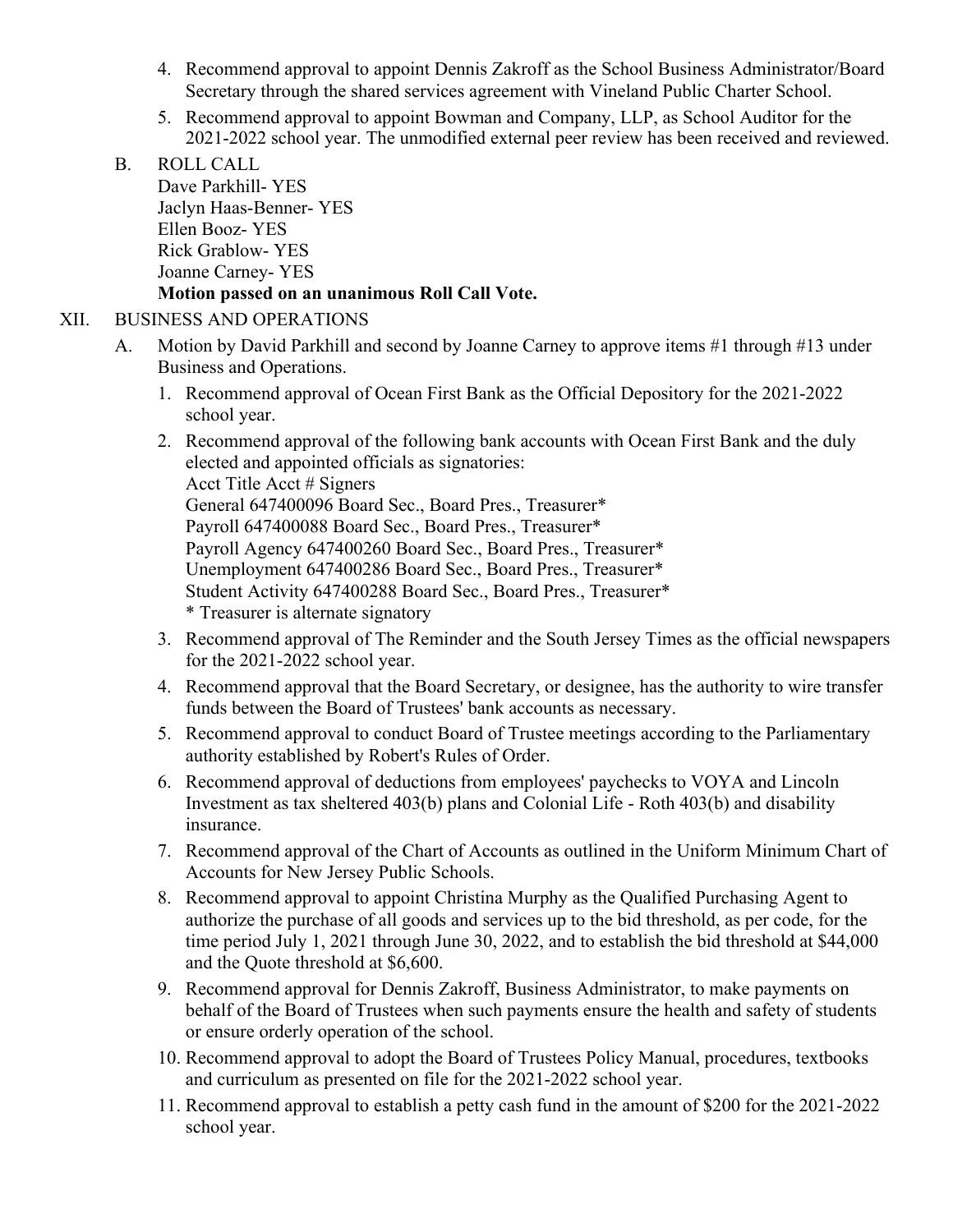- 12. Recommend approval of the following school district officials for the 2021-2022 school year. Lead Person - Kim Garcia Title IX Coordinator - Dr. Valerie James-Kemp Public Agency Compliance Officer - Dennis Zakroff Affirmative Action Officer - Courtney Alvarez 504 Officer - Dr. Valerie James-Kemp
- 13. Recommend approval for Dennis Zakroff, Business Administrator, to make adjusting entries as necessary to finalize the 2020-2021 accounting records.

#### B. ROLL CALL

Dave Parkhill- YES Jaclyn Haas-Benner- YES Ellen Booz- YES Rick Grablow- YES Joanne Carney- YES **Motion passed on an unanimous Roll Call Vote.**

## XIII. OPEN TO PUBLIC

- XIV. APPROVE MINUTES
	- 1. Motion by and second by to approve the Minutes of the Regular and Executive session meetings held on May 12, 2021.
	- A. ROLL CALL
- XV. OLD BUSINESS (NONE)

## XVI. FINANCE

- A. Motion by Rick Grablow and second by Joanne Carney to approve items 1 through 21 under Finance.
	- 1. Recommend approval of line item transfers for the Month of May 2021. (Backup L-1)
	- 2. Recommend the approval of the Board Secretary's Reports in accordance with 18A: 17-36 and 18A: 17-9 for the month of May 2021. The Board Secretary certifies that no line item account has been over expended in violation of N.J.A.C. 6A: 23A - 16.10(c) 3 and that sufficient funds are available to meet the district's financial obligations for the remainder of the fiscal year which the board is not certifying.(Backup materials L-2)
	- 3. Recommend the approval of the Treasurer's Report in accordance with 18A: 17-36 and 18A: 17-9 for the month of May 2021. The Treasurer's Report and the Secretary's Reports are in agreement for the month of May 2021.(Backup materials L-3)
	- 4. Recommend approval of the bills as attached in the amount of \$471,664.21
	- 5. Recommend approval of the following payrolls (Backup L-5): May 15, 2021 - \$76,780.51 May 31, 2021 - \$ 76,992.57
	- 6. Approve the Board of Education Certification pursuant to N.J.A.C. 6A:23A-16.10(c) 3, we certify that after review of the secretary's monthly financial reports (appropriations section) and upon consultation with the appropriate district officials, that to the best of our knowledge, no major account or fund has been over expended and that sufficient funds are available to meet the district's financial obligations for the remainder of the fiscal year.
	- 7. Recommend to approve the expense reclassification report for May 2021. (Backup L-6)
	- 8. To approve RTK Survey Proposal and AHERA Compliance with Epic Environmental in the amount of \$300 and \$300 respectively. (Back-up L-7)
	- 9. To approve Tuition Reimbursement for Stefanie Alvarez for \$5565 (\$1855 split between VPCS, MPCS, BPCS). (Back-up L8)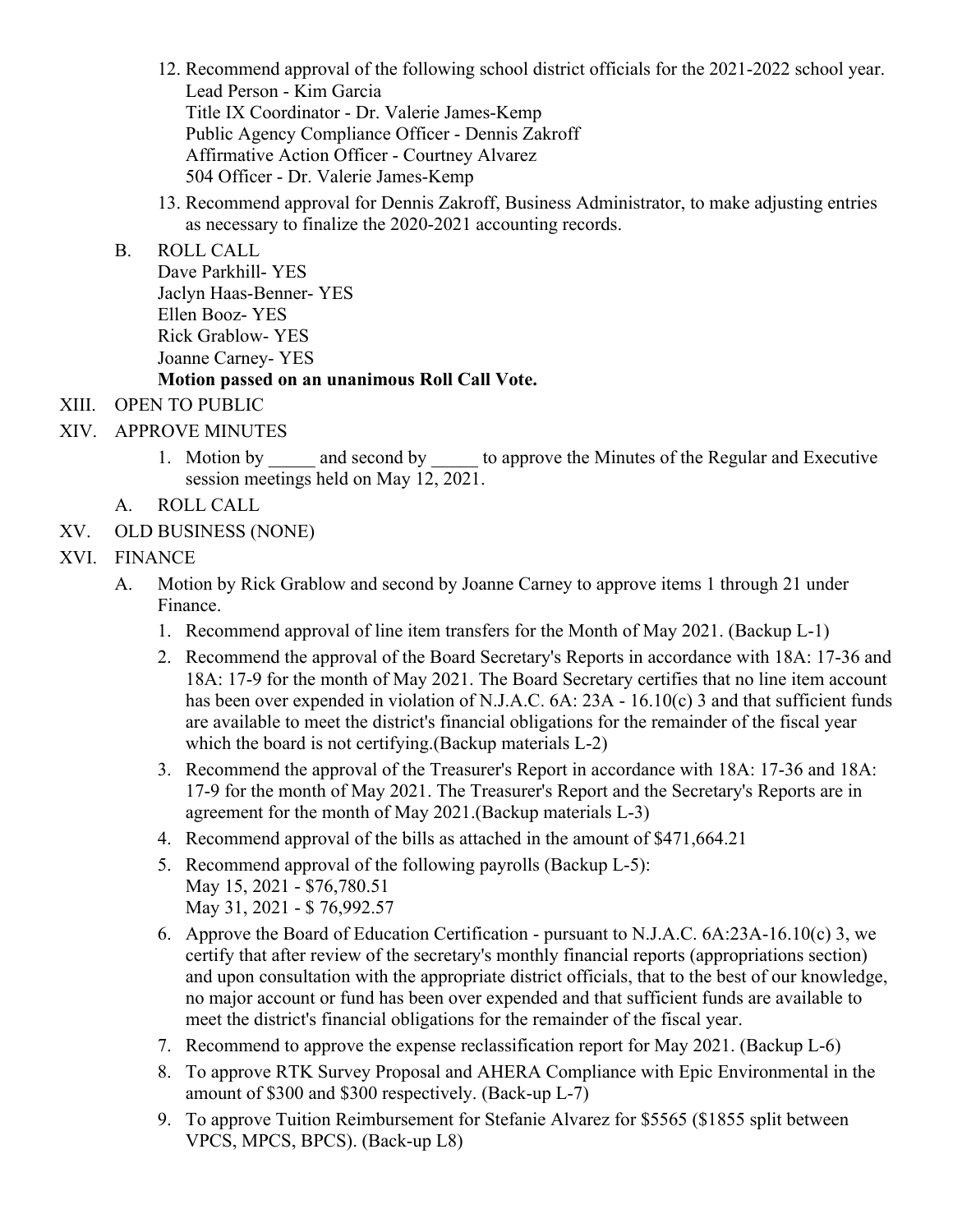- 10. Recommend to approve that pursuant to PL 2015, Chapter 47 Bridgeton Public Charter School intends to renew, award, or permit to expire the following contracts previously awarded by the Board of Trustees. These contracts are, have been, and will continue to be in full compliance with all state and federal statutes and regulations; in particular, New Jersey Title 18A:18. et. Seq, NJAC Chapter 23, and Federal Uniform Administrative Requirements 2CFR, Part 200. (Back-up L-9)
- 11. Recommend to approve he renewal quote with IXL Learning in the amount of \$7,375 (Backup  $L-10$ )
- 12. Recommend to approve the quote with OnCourse in the amount of \$11,813.16 (Back-up L-11)
- 13. Recommend approval for Viking Pest Control in the amount of \$61 a month. Back-up -12)
- 14. Recommend approval for THe membership inTo the National Honor Society in the amount of \$385.00 (Back-up L-13)
- 15. Recommend approval to appoint Rue Insurance as broker for General Liability and Property Insurance for the 2021-2022 school year.
- 16. Recommend approval for the contract with Stephen Kriso as School Physician in the amount of \$1,000. (Back-up L-14)
- 17. Recommend to approve the shared services agreement between Vineland, Millville, and Bridgeton Public Schools for instructional, administrative, and support staffing and services for FY21.
- 18. Recommend approval to use up to the full fund balance for budgeting purposes.
- 19. Recommend approval to submit the Annual Report.
- 20. Recommend approval to participate in a joint purchasing system with VPCS as "Lead Agency" for the 2021-2022 school year.
- 21. Recommend to approve the participation in the Community Eligibility Provision (CEP) for the 2021-2022 school year.

### B. ROLL CALL

Dave Parkhill- YES Jaclyn Haas-Benner- YES Ellen Booz- YES Rick Grablow- YES Joanne Carney- YES **Motion passed on an unanimous Roll Call Vote.**

# XVII. POLICY UPDATES

- A. Motion by David Parkhill and second by Joanne Carney to approve item 1 under Policy.
	- 1. Recommend the first reading of Policy Alert #223 (See attached)
- B. ROLL CALL

Dave Parkhill- YES Jaclyn Haas-Benner- YES Ellen Booz- YES Rick Grablow- YES Joanne Carney- YES **Motion passed on an unanimous Roll Call Vote.**

# XVIII. PERSONNEL

A. Motion by Rick Grablow and second by Joanne Carney to approve items 1 through 3 under Personnel.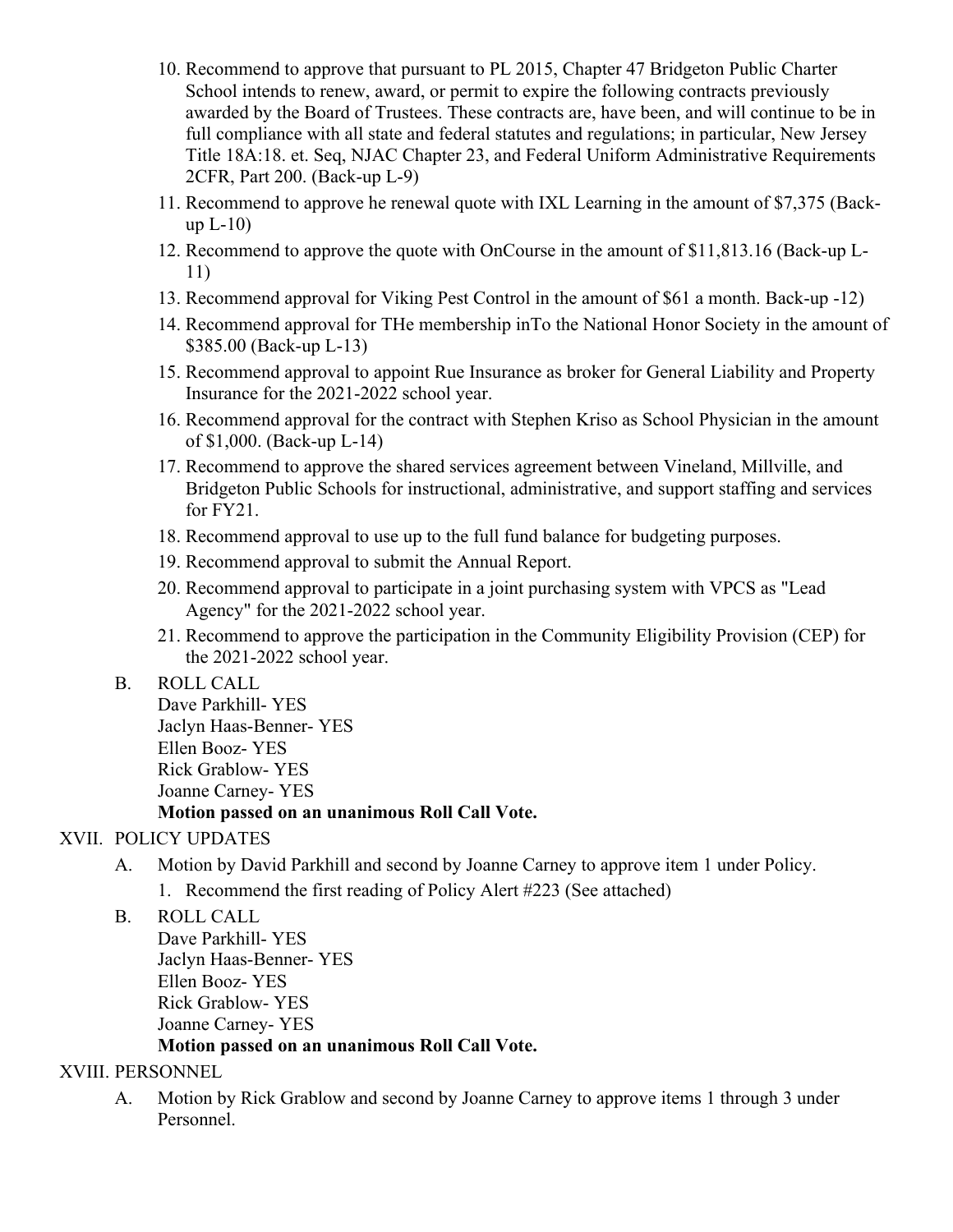- 1. Recommend approval of the staff list and salaries for the 2020-2021 school year as attached. (Backup PER-1)
- 2. Recommend approval of the personnel actions as listed in the attached. (Backup PER-2)
- 3. Recommend approval of the Marzano evaluation tool for Teachers and Administrators for the 2021-2022 school year.

### B. ROLL CALL

Dave Parkhill- YES Jaclyn Haas-Benner- YES Ellen Booz- YES Rick Grablow- YES Joanne Carney- YES **Motion passed on an unanimous Roll Call Vote.**

# XIX. FACILITIES

- A. Motion by Ellen Booz to approve item 1 under Facilities.
	- 1. Recommend approval of the School Integrated Pest Management Plan for the 2021-2022 school year, with Michael Shawaryn as the IPM Coordinator. (Backup F-1)
- B. ROLL CALL

Dave Parkhill- YES Jaclyn Haas-Benner- YES Ellen Booz- YES Rick Grablow- YES Joanne Carney- YES

## **Motion passed on an unanimous Roll Call Vote.**

## XX. SCHOOL OPERATIONS

A. Motion by David Parkhill and second by Joanne Carney to accept the Principal's reports.

1. Reports as presented by M Matthew Ackiewicz.

B. ROLL CALL

Dave Parkhill- YES Jaclyn Haas-Benner- YES Ellen Booz- YES Rick Grablow- YES Joanne Carney- YES

### **Motion passed on an unanimous Roll Call Vote.**

# XXI. EXECUTIVE DIRECTOR'S REPORT

- A. Motion by Ellen Booz and second by Rick Grablow to accept the Executive Director's reports.
	- 1. Report as presented by Dr. Garcia.
		- -Will be attending and speaking at the graduation
		- Solar Project update still working on RFP
		- Refinancing with Republic Bank a prospect
		- -Potenial film school program
		- -federal grant review from today
		- -board meeting back to public soon
- B. ROLL CALL

Dave Parkhill- YES Jaclyn Haas-Benner- YES Ellen Booz- YES Rick Grablow- YES Joanne Carney- YES